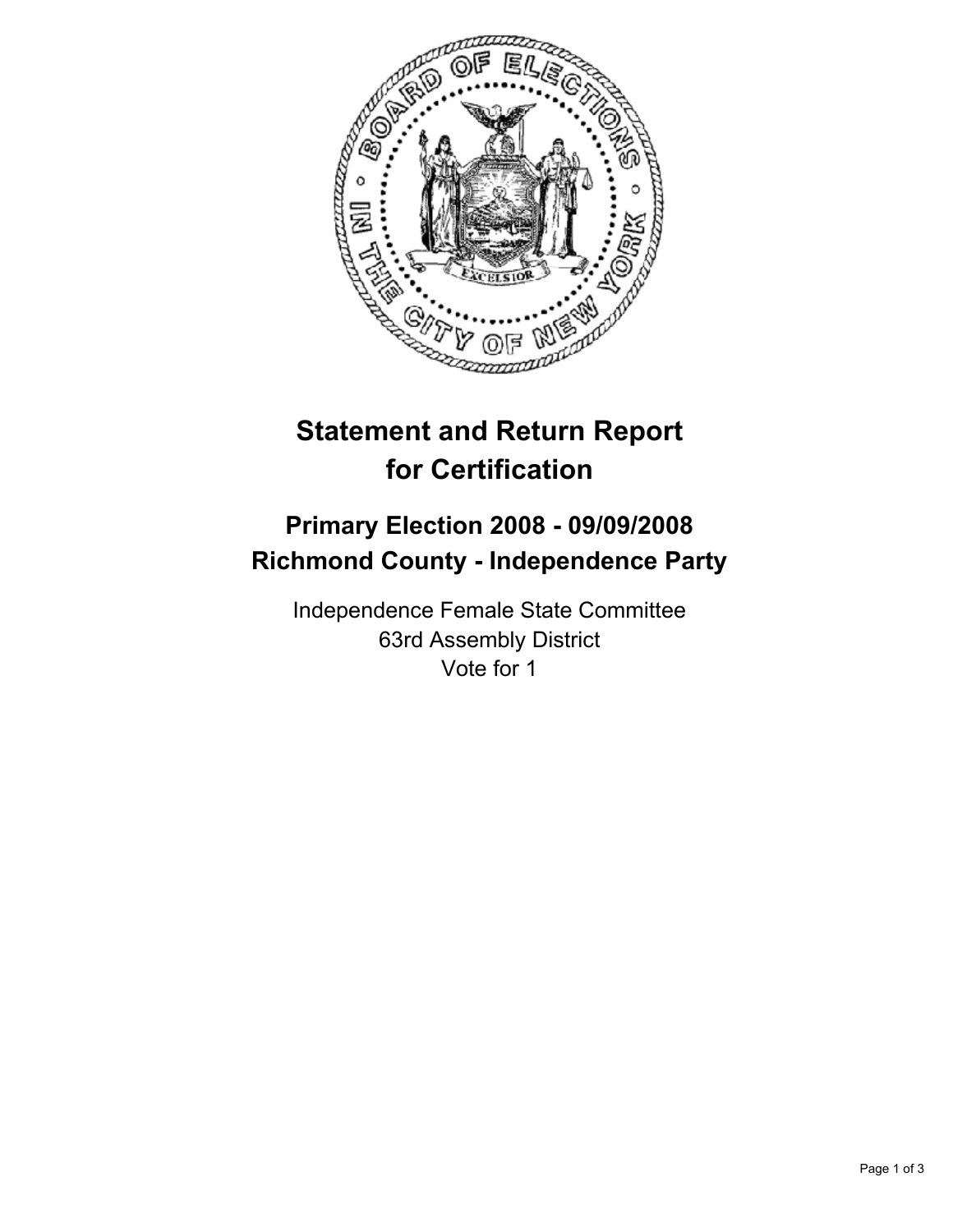

## **Assembly District 63**

| <b>Total Votes</b>   | 36 |
|----------------------|----|
| ROSIE ROSSITTO CANTY | g  |
| ANITA LERMAN         | 27 |
| <b>AFFIDAVIT</b>     |    |
| ABSENTEE/MILITARY    |    |
| <b>EMERGENCY</b>     |    |